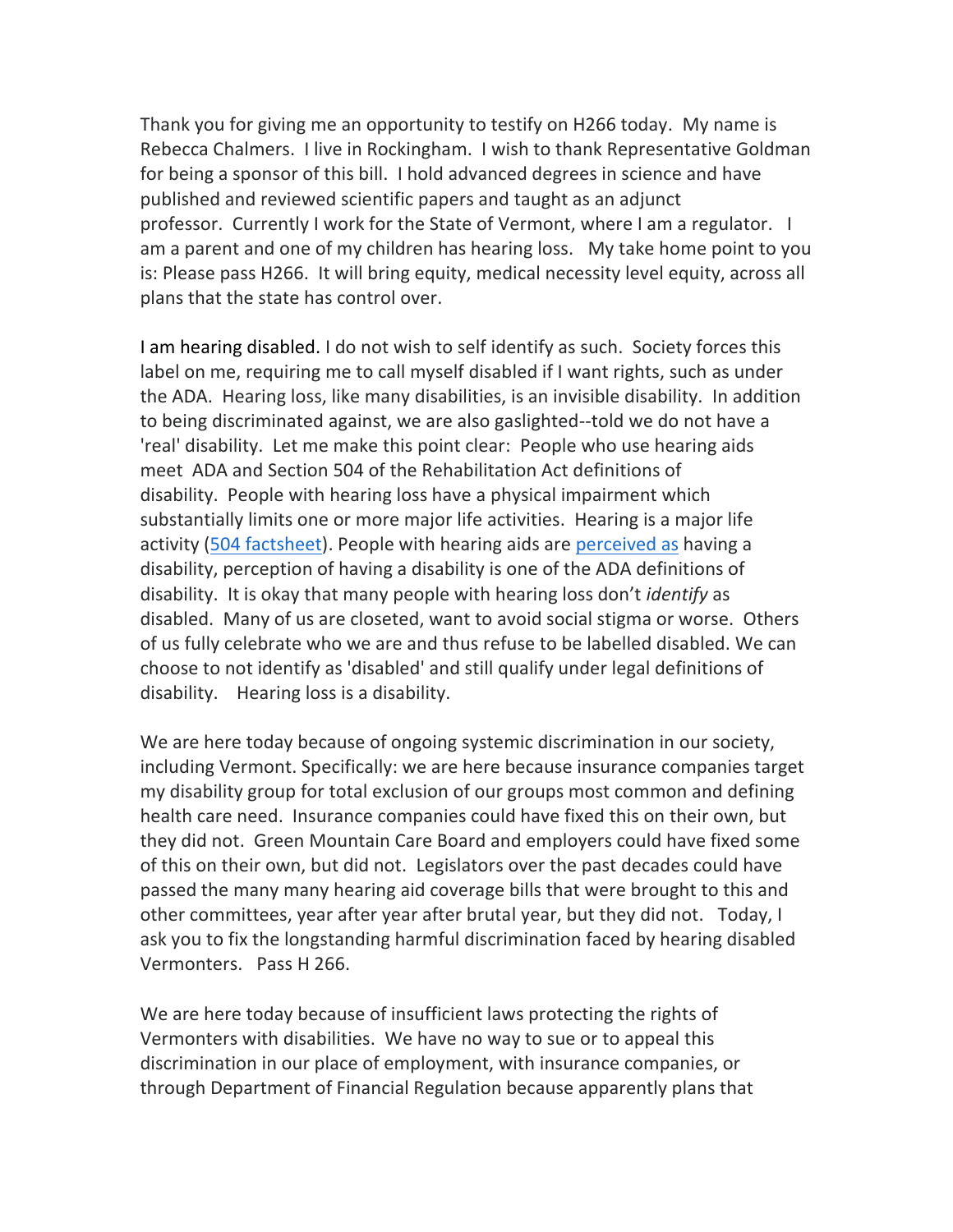exclude the needs of disabled people is legal...but it is not right. In the future, I ask this Committee to work on remedies that bring true health equity to disabled people in Vermont by passing strong laws. I ask you to pass meaningful and powerful antidiscrimination laws.

Today, our remedy is to ask you to pass H266.

Due to lack of insurance coverage, people don't even know they have a hearing disability. Adults are mostly unable to accurately self identify their hearing loss, scientific research shows. Screening for hearing loss is required to detect hearing loss, much as screenings are required for other health care diagnoses. I don't know why able bodied people think hearing disabled people should miraculously self diagnose their own bodies. This bill would require hearing evaluations to be covered by insurance.

One reason H266 is so important is that it makes the diagnoses and treatment of this disability streamlined, mainstreamed, easily accessible. When insurance companies refuse to cover a device, treatment or service, providers tend to not even mention that the device treatment or service exists. This is what brought me to advocate for hearing health coverage. My child was given a remote microphone device to hear in noise or in distance. Hearing aids are really only good to 6'. further than that distance, many people with hearing loss require a remote microphone. These devices have been around my whole life, yet I was NEVER informed of the existence of these microphones. Wonderful and highly trained professionals, over a dozen audiologists and multiple Vocational Rehabilitation providers and multiple schools and university disability office, not a person mentioned to me that remote mics existed. they would have changed my life in good ways. The reason why the professionals never mentioned this disability rehabilitation medical device is simply that insurance doesn't cover it, so why bother mentioning it.

Systemic discrimination harms even the wealthy, connected, and privileged. There was a life long lack of medical information provided to me, due to lack of insurance coverage and the normalization that insurance coverage brings to a health care topic. The lack of insurance coverage meant reduction of information flow and a sinking to the lowest common denominator of health care for everyone. Normalizing hearing health care is critical.

I will explain the intention behind parts of the bill, as I have been on a core team crafting the outline of this bill in recent years.